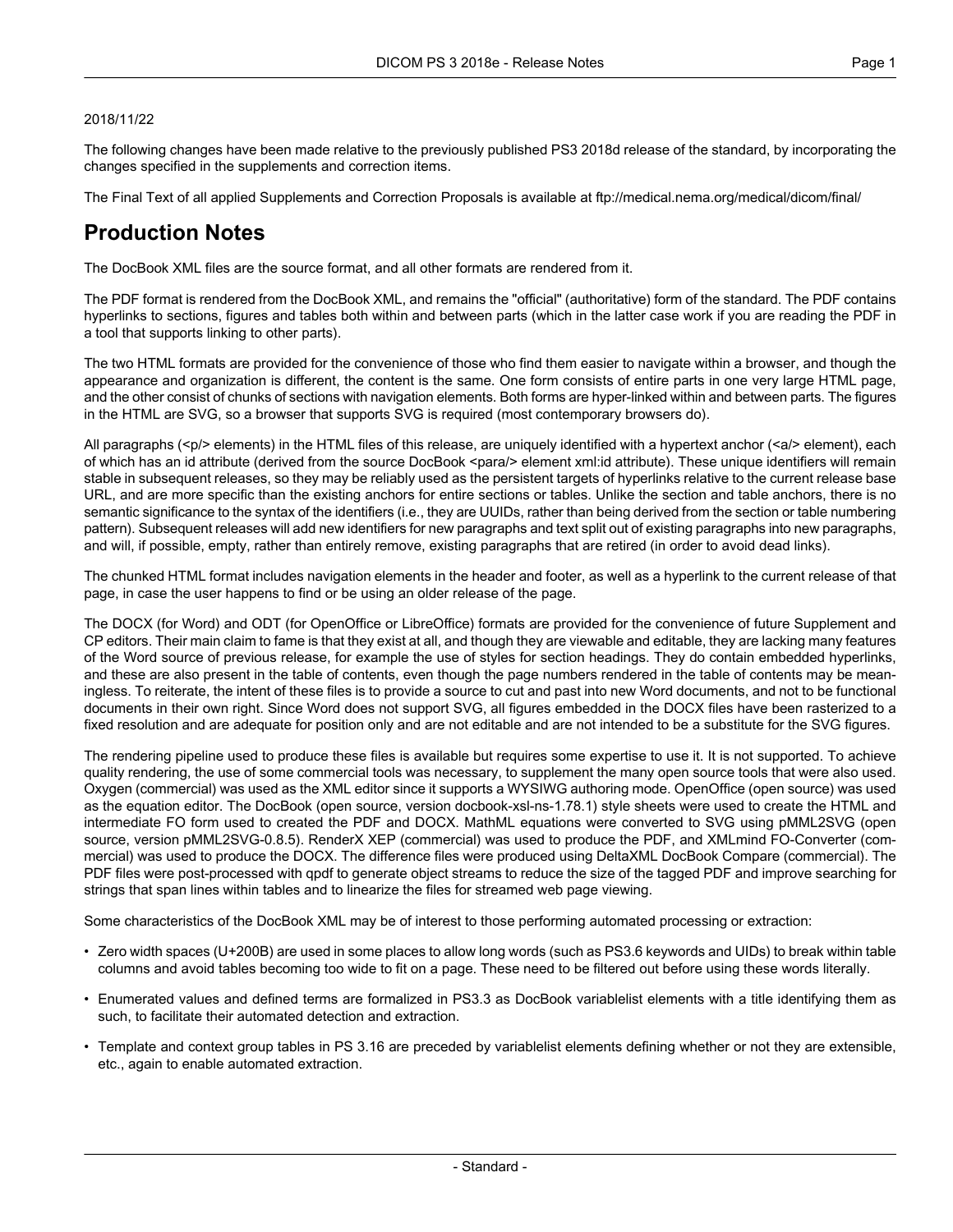• Hyperlinks (xref and link elements) are used extensively but may obscure the identifier of what is being linked to from the perspective of automated extraction. It may be useful to consult the olink targetdb files that are included in the package to "look up" the target of such links, rather than reinventing this mechanism, which is used by the DocBook stylesheets for cross-document linking. E.g., one can look up "sect\_TID\_300" in "output/html/targetdb/PS3\_16\_target.db" to determine that it has a "number" of "TID 300" and a "ttl" of "Measurement", etc.

# **Changes to Parts**

### **General Changes**

#### •

### **PS3.1**

• Update web address to www.dicomstandard.org

### **PS3.2**

- Correct list items in 6.2 Overview of Media Storage Section for Conformance Statements
- Correct name of 7.1 DICOM Networking Conformance Requirements and correct indentation of TCP/IP network mode
- Capitalize Specialized in 7.2
- CP [1787](#page-4-0)
- [Sup](#page-4-1) 147
- [Sup](#page-4-2) 164

### **PS3.3**

- 6.7 Service Class Specification add both to either SCU or SCP
- Correct Enumerated Value rendering in Word for (0018,7032) by reording values (work around xfcpro bug until autolist numbering fix)
- C.8.8.25.5 Fix punctuation and grammar in Range Shifter and Lateral Spreading Device Settings
- Make italicization and use of columns consistent for all macro invocations, and hyperlink some missing CID/TID references
- CP [1663](#page-4-3)
- CP [1809](#page-4-4)
- [Sup](#page-4-1) 147
- [Sup](#page-4-2) 164
- [Sup](#page-4-5) 188

### **PS3.4**

- 6.5 Move note about central role of SOP Class Specifications up to higher section and correct grammar.
- B.3.1 Make references to PS3.7 related to Extended Negotiation to specific sections
- Capitalize default character repertoire
- [Sup](#page-4-1) 147
- [Sup](#page-4-2) 164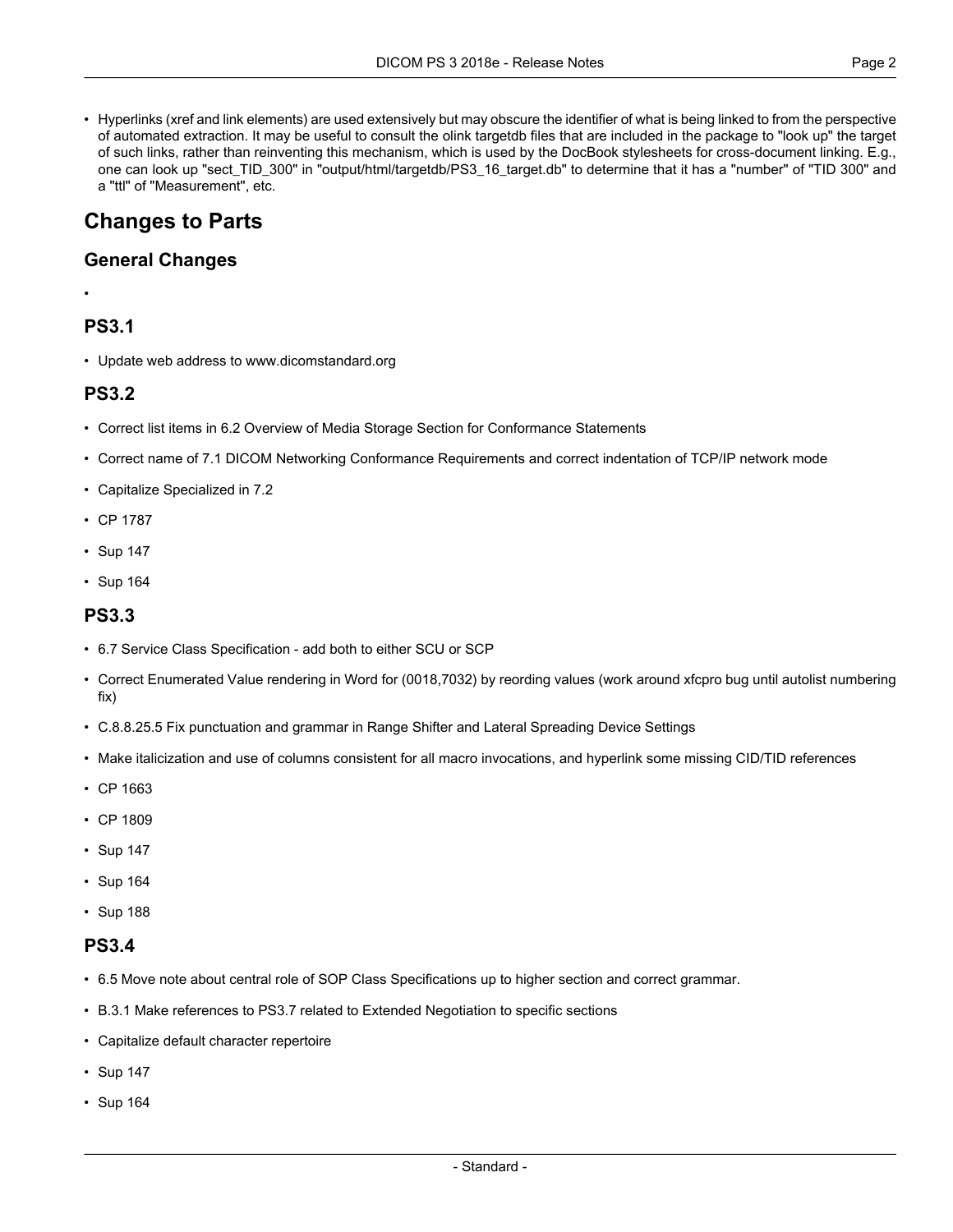- CP [991](#page-4-6)
- CP [1794](#page-4-7)
- CP [1795](#page-4-8)
- CP [1796](#page-4-9)
- CP [1798](#page-4-10)
- CP [1809](#page-4-4)

### **PS3.5**

- A.5 Add missing period
- Capitalize default character repertoire
- CP [1804](#page-4-11)

### **PS3.6**

- CP [1792](#page-4-12)
- CP [1809](#page-4-4)
- [Sup](#page-4-1) 147
- [Sup](#page-4-2) 164
- [Sup](#page-4-5) 188

### **PS3.7**

• Correct table reference in 9.3.5.1

#### **PS3.8**

•

## **PS3.10**

•

### **PS3.11**

•

### **PS3.12**

• Annex J - correct mention of DICOM Standard with respect to inconsistent capitalization

## **PS3.14**

•

### **PS3.15**

- A.5.3 hyperlink section references
- Remove duplicate Reviewer Name entry in confidentiality profile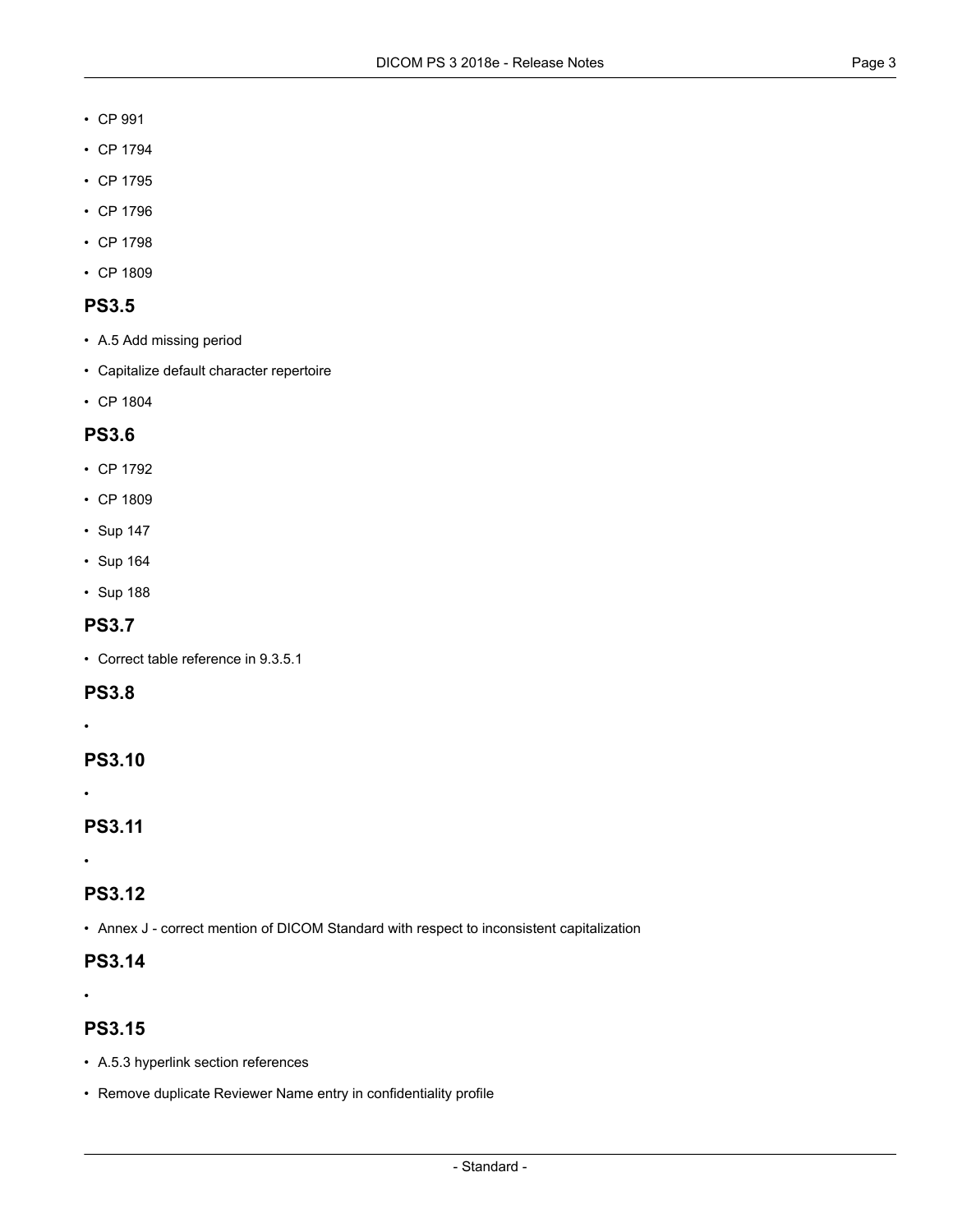- CP [1801](#page-4-13)
- CP [1809](#page-4-4)
- [Sup](#page-4-14) 206

### **PS3.16**

- Use more specific link to PS3.3 General Equipment Module from TID 1004 Device Observer Identifying Attributes
- Update IHTSDO references to SNOMED International
- Update some remaining SNOMED code hyperlinks that went to browser rather than info URL
- Update IHE Technical Framework hyperlinks that have changed
- CP [1746](#page-4-15)
- CP [1747](#page-4-16)
- CP [1788](#page-4-17)
- CP [1789](#page-4-18)
- CP [1790](#page-4-19)
- [Sup](#page-4-1) 147
- [Sup](#page-4-2) 164 (SNOMED Request ID 739734)
- Correct code for Pressure from Sup 164 to A-80002 (SNOMED Request ID Request ID 739735)
- [Sup](#page-4-5) 188 (SNOMED Request ID 739697)

### **PS3.17**

- K.4 grammatical correction a to an SCU
- [Sup](#page-4-2) 164
- [Sup](#page-4-5) 188

#### **PS3.18**

- Remove spurious double comma in Accept header example parameter list
- CP [1791](#page-4-20)
- CP [1804](#page-4-11)

### **PS3.19**

•

**PS3.20**

•

•

### **PS3.21**